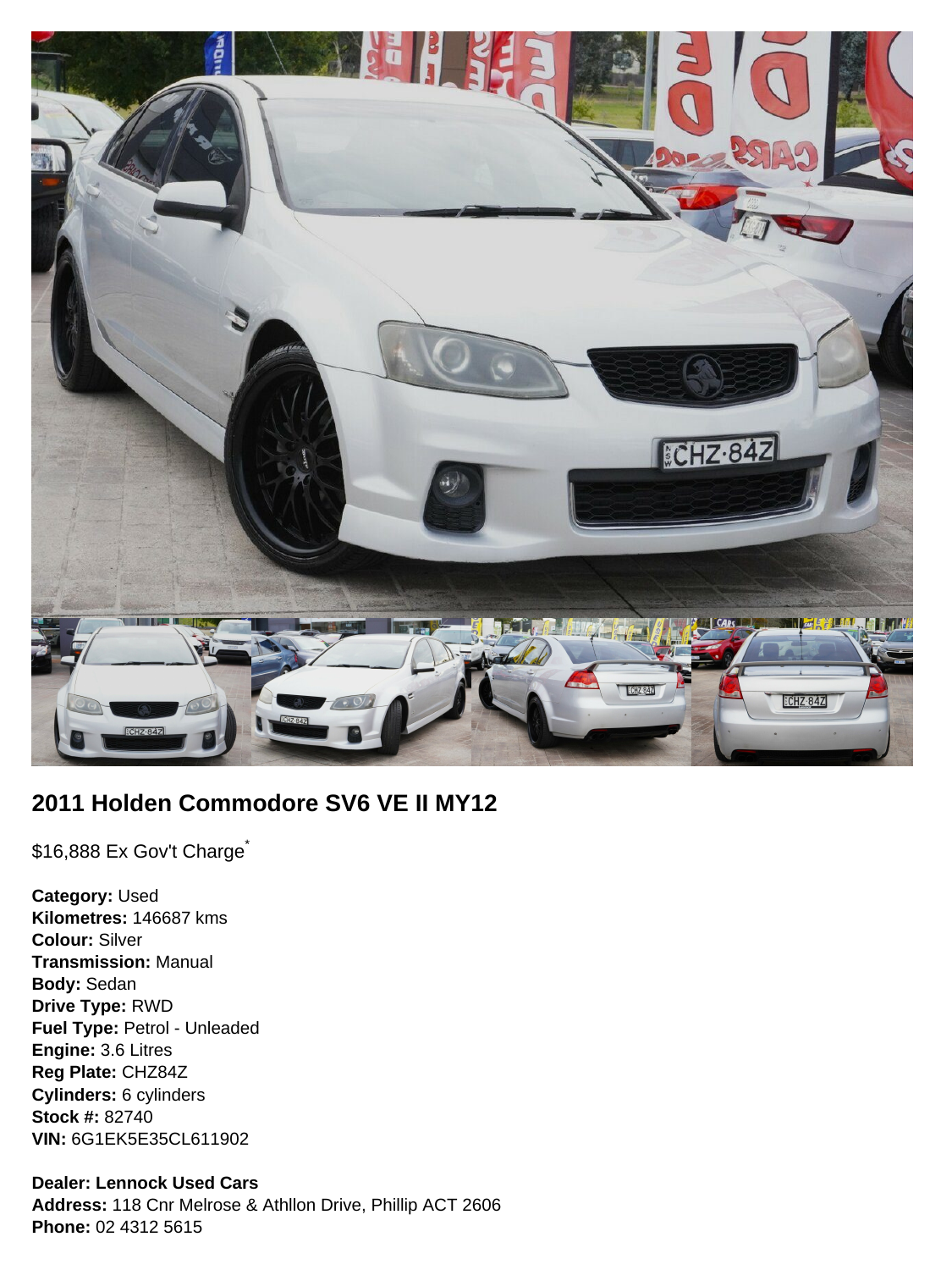# **Dealer Comments**

Very tidy car. Nice set of aftermarket alloys. Good Kilometres for age. Rare manual. 12 month drive train A Plan warranty through Integrity car car care. VBuy from the team who has a passion for cars and service for over 55 years! 1. Our cars are extensively researched to bring you the best price. 2. Trade-ins welcome. 3. Nation Wide used car Warranty on all cars. 4. Extended Warranties available. 5. Finance team on site or on the phone to help with a loan or insurance. 6. Multi award winning franchise dealer: - Nissan, Volkswagen, Jaguar, Land Rover, Skoda, Honda, Hyundai and RAM. 7. Over 350 Used Cars in stock. 8. Transport available to your door Nationwide. 9. Approachable and friendly staff to assist with your purchase. 10. WE BUY CARS ? Direct payment to you same day. Call to make an appointment or come in today to view our range.

\* If the price does not contain the notation that it is "Drive Away No More to Pay", the price may not include additional costs, such as stamp duty and other government charges. Please confirm price and features with the seller of the vehicle.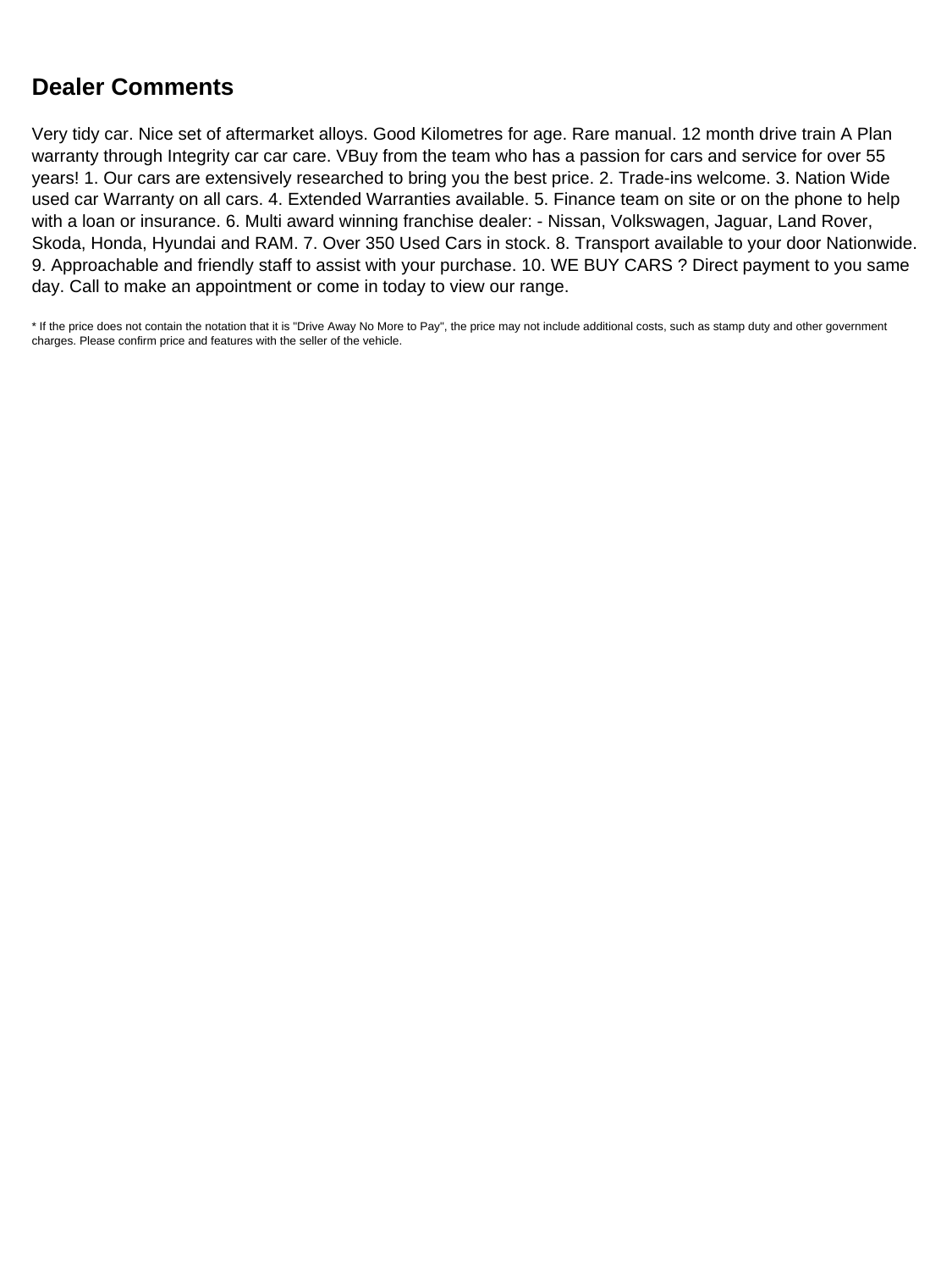# **Features and Specifications**

## **Audio, Visual & Communication**

Audio - Aux Input Socket (MP3/CD/Cassette) Audio - Aux Input USB Socket Audio - Input for iPod Audio - MP3 Decoder Bluetooth System **CD** Player Inbuilt Flash Drive Multi-function Control Screen - Colour

### **Instruments & Controls**

On-board Computer Trip Computer Computer Computer Warning - Speed Alert

#### **Interior**

Leather Steering Wheel **Trim** - Cloth

## **Lights & Windows**

Fog Lamps - Front **Front** Headlamps - See me home **Headlamps** - See me home Headlamps Automatic (light sensitive) **Intermittent Wipers** - Variable Power Windows - Front & Rear Speed Dependant Wipers

## **Safety & Security**

Alarm **ABS (Antilock Brakes)** Brake Assist Central Locking - Remote/Keyless Control - Electronic Stability **Control - Traction** EBD (Electronic Brake Force Distribution) The Engine Immobiliser Airbag - Driver Seatbelt - Load Limiters 1st Row (Front) Seatbelt - Pretensioners 1st Row (Front) Airbag - Passenger Seatbelts - Lap/Sash for 5 seats Airbags - Head for 1st Row Seats (Front)

### **Seating**

Electric Seat - Drivers **Electric Seat - Drivers Headrests - Integrated 2nd Row** Seat - Drivers Lumbar Adjustment Manual Seat - Passenger Lumbar Adjustment Manual Seat - Rear Opening for Skis/boot access Sports Seats - 1st Row (Front)

# **Steering**

Adjustable Steering Col. - Tilt & Reach Multi-function Steering Wheel Power Steering

### **Body**

Exhaust System - Dual

Airbags - Head for 2nd Row Seats Airbags - Side for 1st Row Occupants (Front)